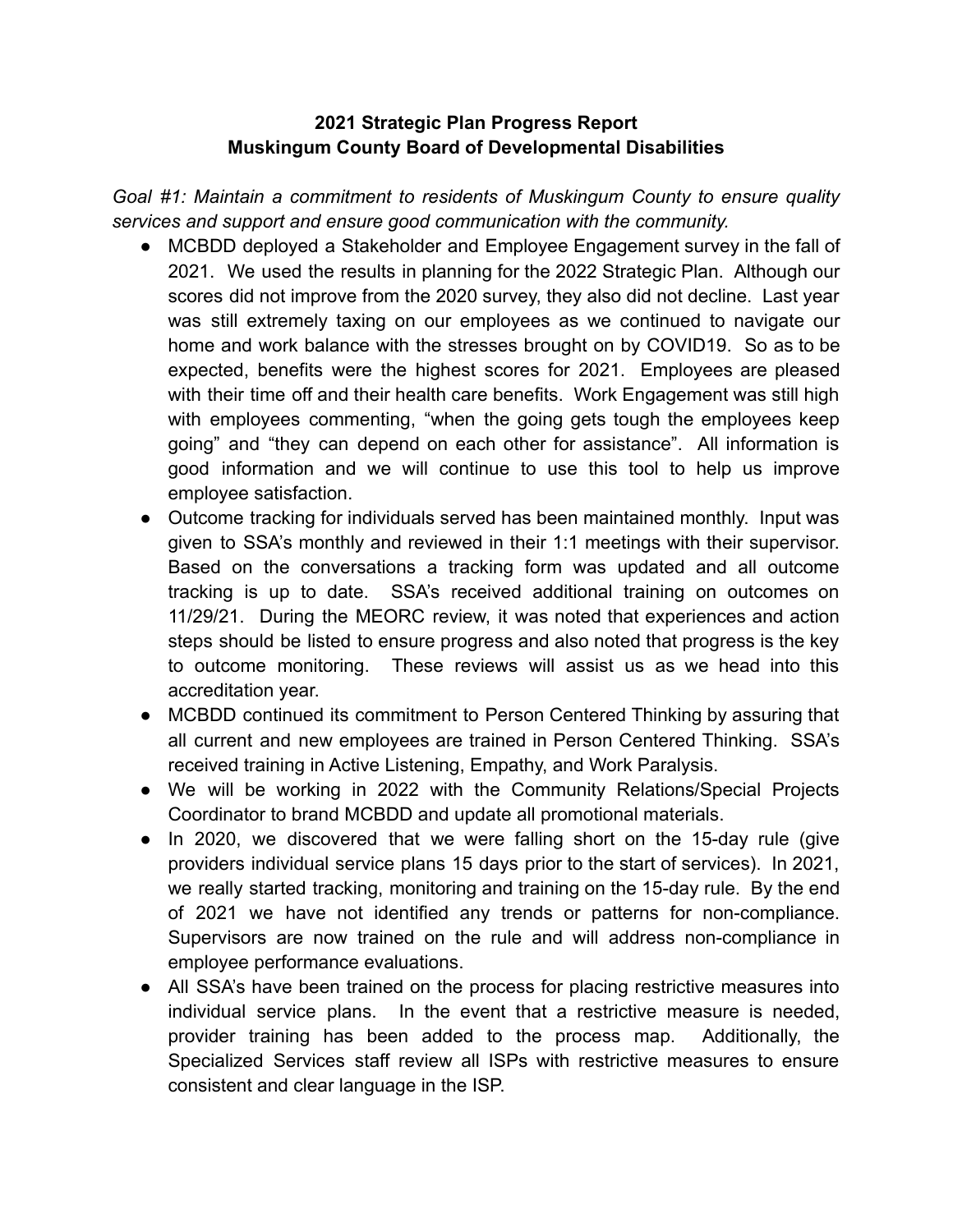● We have made an intentional effort to train staff on Ohio Revised Code and Ohio Administrative Code that pertains to their jobs. Major Unusual Incident (MUI) and Unusual Incidents (UI) was an area that the Board took a deeper dive into in 2021.

*Goal #2: Enhance access to and quality of interactions with families of children eligible for Early Intervention Services.*

- The MCBDD Early Intervention team continues to meet weekly with the Help Me Grow (HMG) service coordinators.
- Transition meetings for children entering preschool have most local school districts attending.
- Families and children are completing a one-page profile which is then given to providers. EI is meeting monthly with the youth SSA's to make for an easy hand-off for those children exiting Part C services and entering Part B services.
- Now that we are fully staffed in EI we will look at expansion of EI services through age 5 in 2022.
- EI outreach events included summer sack lunches, contacts with child care providers and letters to all primary care, family physicians, and pediatrics in the county. To which, our referrals have been steadily increasing and our county was recognized by the state for our increased referrals.

*Goal #3: Increase the number of individuals of working-age in community employment and support our provider partners in building their job development skills.*

- We are currently supporting 96 jobs in the community. (Five of those are 2nd jobs) This exceeds our Pre-COVID19 employment numbers.
- A larger event was not completed this year due to COVID19. However, Employment Navigation (EN) and Community Services (CS) were actively involved in the success of MSI's virtual employment banquet by ensuring that everyone was acknowledged and received their award. EN also delivered all certificates to current employers.
- We facilitated a group employment opportunity for 6 people with a supervisor at the South Zanesville Reisbecks. Individuals are currently being identified to work on this crew which is slated to begin in January 2022.
- Volunteer sites were developed at Genesis and Heartbeats
- We met with Tom Hess & Stacey Collins from DODD to discuss ideas/opportunities to advance our goal of technology jobs in Muskingum County. Also, we met virtually with MSI and the DD Council to discuss the possibility of pursuing a DD Council grant to further this idea. Currently, we are scheduling to meet with DD Council's IT person to get a better idea of where to start (Tech Club, pilot a certification program, etc.) prior to requesting grant funding. We are still working to identify a community partner-potentially a medical billing company.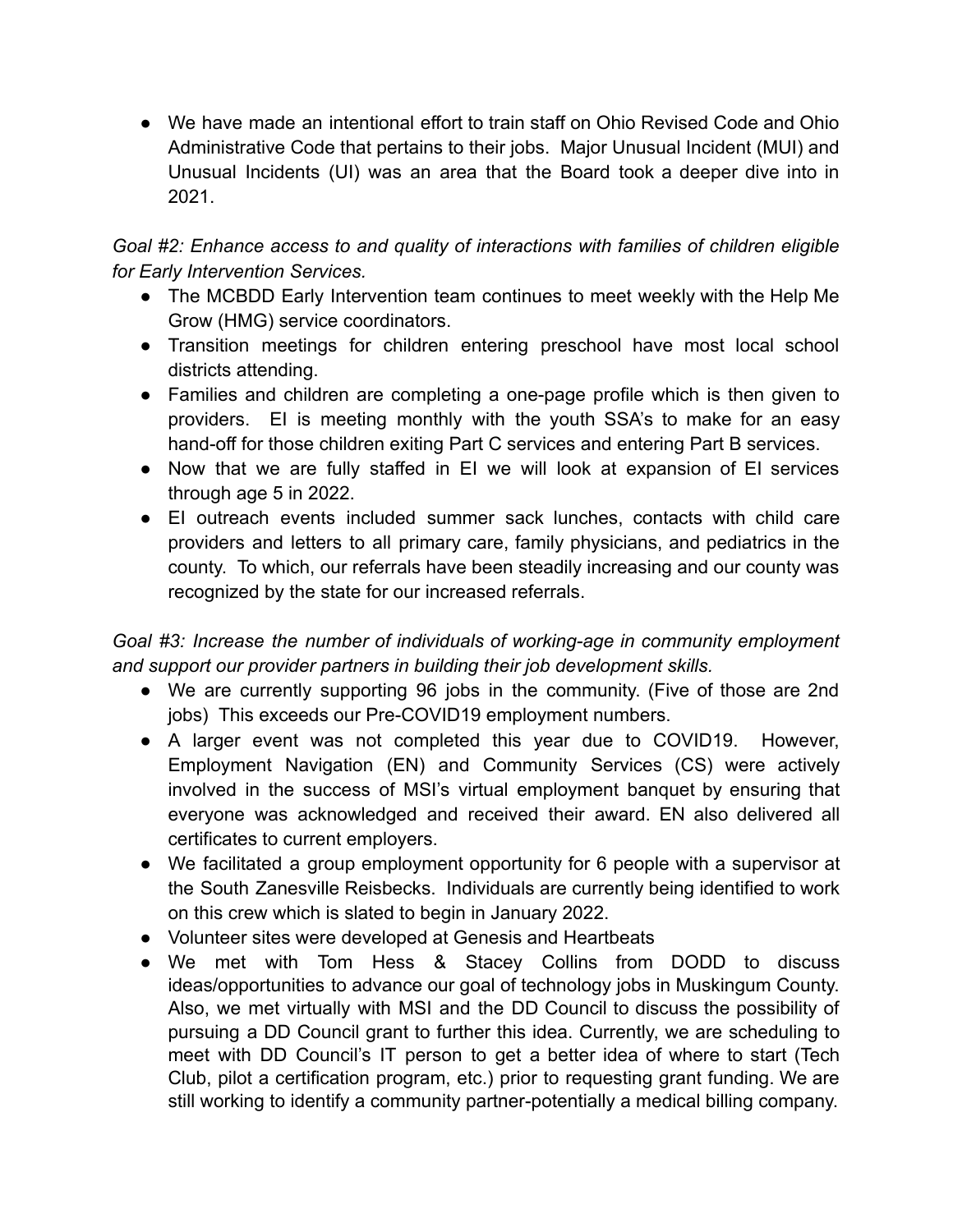- MCBDD restarted its bi-monthly meetings with Tom Hess and the supported employment providers (Goodwill, Fuse, and RHDD).
- In an effort to increase engagement with transitional aged youth, MCBDD connected and had training with our local State Support Team and Opportunities for Ohioans with Disabilities.
- After a slow start in 2021, school outreach is booming. We are meeting twice a month in the following schools: Mid-East, ZHS, Franklin Local, and Foxfire. Franklin Community School-weekly, and Zanesville Middle School & MVESC-1X/month. Topics have included strengths & skills, stress, allies, and why people work. We are potentially adding Starlight School in January '22. We have taken referral forms to review with teachers to help them understand the process for DD eligibility, and connect with students who may be eligible for CB services.
- One student from Starlight School is now working at Krogers with OOD support.
- We restarted monthly employment training for CESP (Certified Employment Support Professional) in February 2021. Attendance was held virtually by an average of 20 employment staff from 4 providers. Each session gives them 2 hours of continuing education credit toward their recertification.
- We hosted a training presented by Capabilities on Discovery and Customized Employment that was attended by 40+. We found that going virtual with these meetings has been a plus because it has allowed more job developers and coaches in the field to attend.

## *Goal #4: Reduce the number of individuals in Muskingum County on the waiting list for services.*

- The waiting list/needs assessments are maintained and reviewed monthly. All needs are addressed monthly. Currently, we have no unaddressed needs. All needs are tracked and taken to the Resource Management group monthly.
- In an effort to help individuals and families understand the waiting list/needs assessment, Network Night topics included training on the waiting list/needs assessment and long term planning.
- During 2021, waiver enrollment included; 7 Individual Options, 3 Level One, and 3 SELF. For 2022, we are requesting 7 Individual Options, 10 Level One and 5 SELF waivers.

## *Goal #5: Build and strengthen community partnerships through training, outreach and guidance.*

- Although COVID19 hit this goal the hardest this year, we were able to increase our FANS Network by 59.
- We held recruitment efforts for People First in July and November.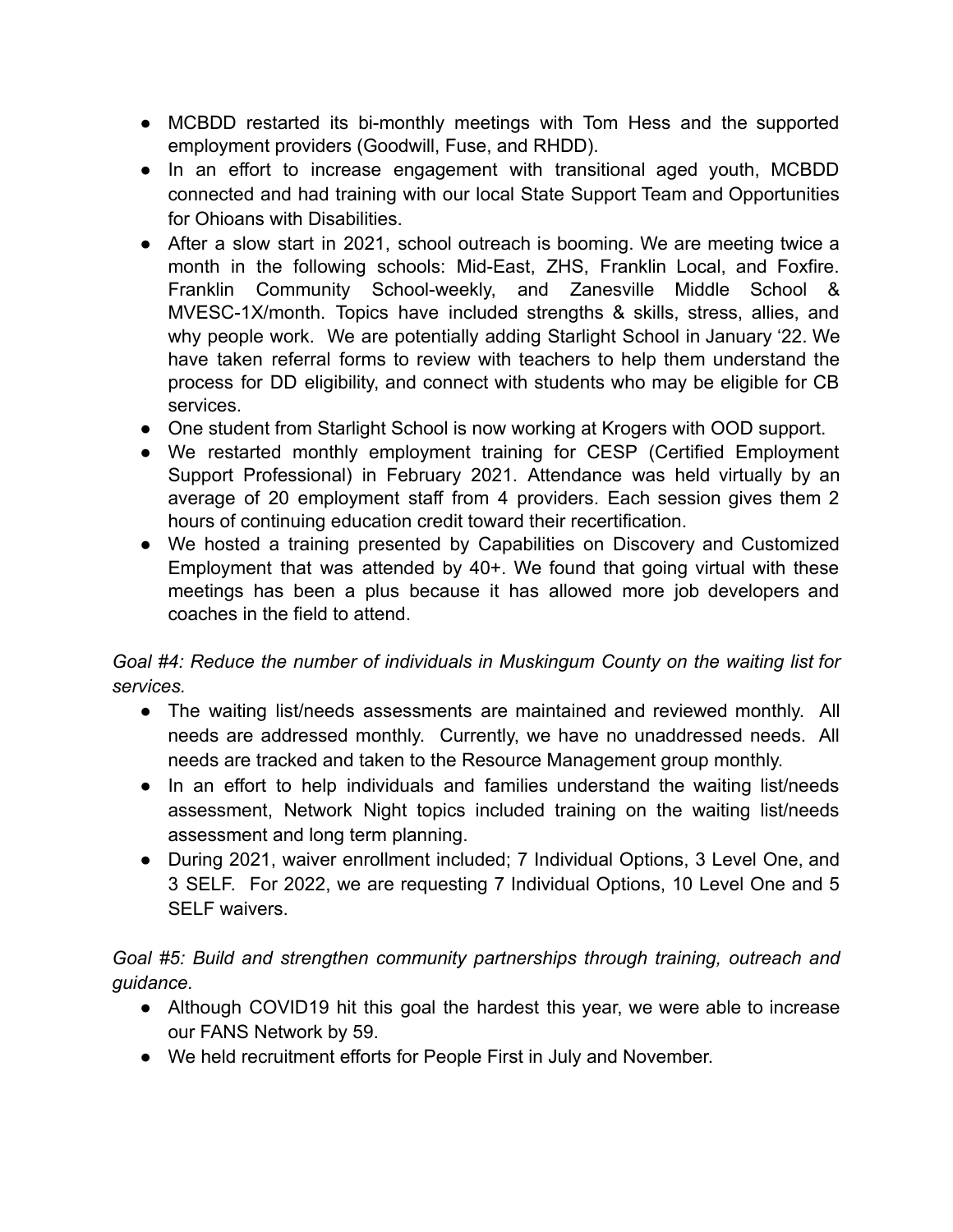- We sent one self-advocate and one advisor to the Synergy Conference in October and 2 self-advocates and one advisor to a State Level People First meeting in November.
- We met and acknowledged several DSPs during DSP Recognition week in September. We updated the annual training opportunities for Independent Providers for 2022 based on rule changes. We are offering pizza during New Years Eve to support staff who are working on New Years' eve.
- In 2022, we plan to hold at least quarterly training and meetings with our agency and independent providers (IP). Our new Fiscal Staff is offering routine support for people interested in becoming certified to do IP supports. Since September 2021, there have been at least 5 people certified as independent providers and we expect 3 more by the end of 2021.
- We have provided SSAs training on their role to support IPs and agencies. We will continue to use the provider catalog of services to support both agencies and IPs in 2022. MCBDD authorized funds for providers to access from the MEORC catalog for both 2021 and 2022.
- We had an outcome to increase outreach to ensure the community is aware of our services. We had billboards highlighting those we support. We sent diversity books to each preschool through grade 2 classrooms in our county. Lastly, we updated our Early Intervention outreach materials..

## *Goal #6 - Ensure Agency-Wide Person-Centered Thinking*

- All new hires received Person-Centered Thinking training. Additionally, throughout 2021 all staff received refresher training on Person-Center Thinking.
- Although we did not evaluate individual and family satisfaction in regards to their support while working with the county board, we did use this time to weekly check in with individuals, families, and providers to see if they needed anything in relation to COVID. This regular contact helped us ensure that needs were being met and if food or PPE was needed.
- We helped individuals receive services in an integrated setting (as appropriate for their needs) by making sure those who wanted and needed vaccines got them, we began virtual activities to help those feeling isolated stay connected, and helped individuals establish a plan to identify places they could go and still maintain social distance.
- We held two open forum student/family meetings for the school relating to their child's education and to discuss issues/concerns they may have with the hybrid learning environment. Additionally, during Network Night, we provided information to families and caregivers while giving everyone an opportunity to connect.